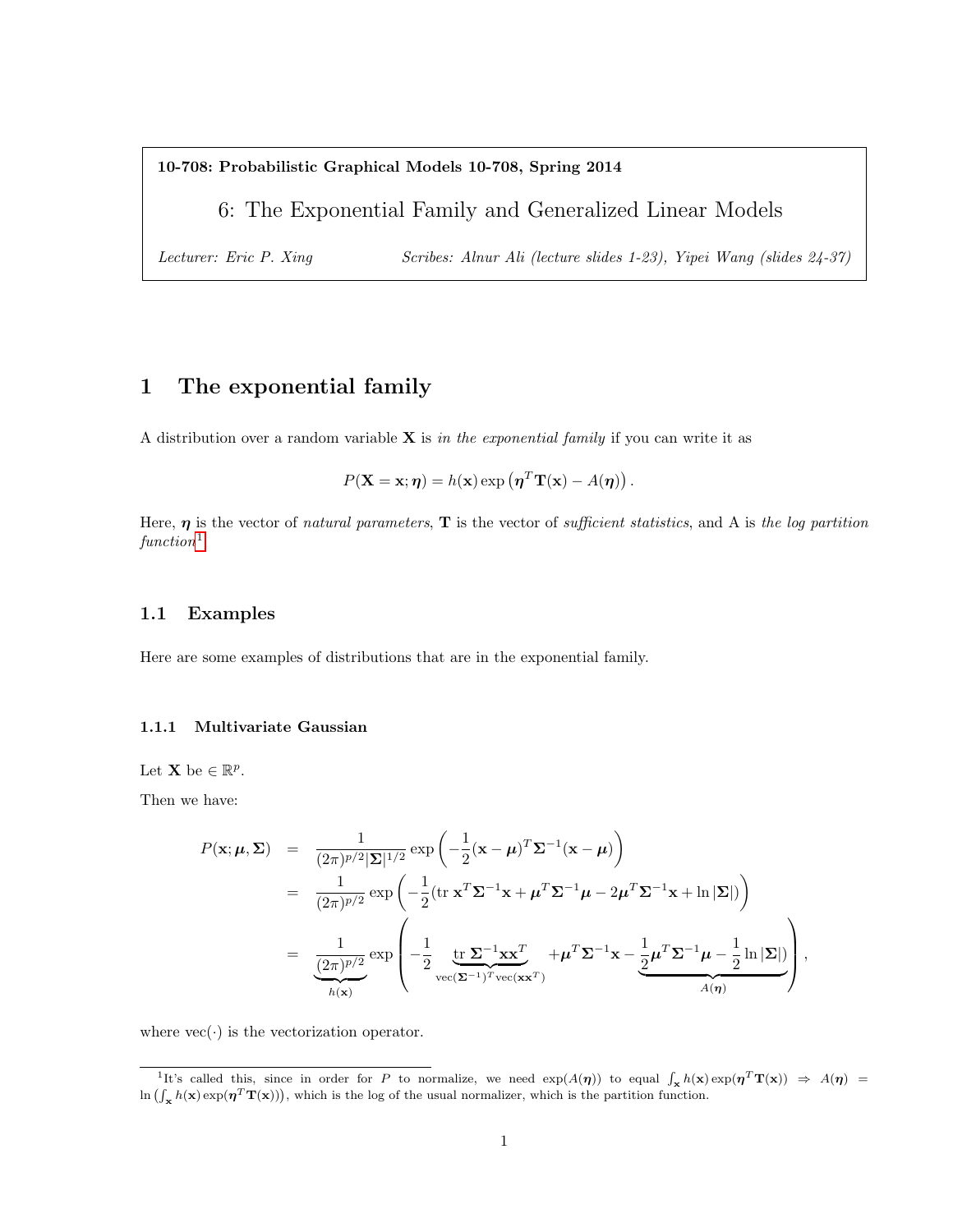This implies that:

$$
\eta = \left(\Sigma^{-1}\mu, -\frac{1}{2}\text{vec}(\Sigma^{-1})\right)
$$

$$
\mathbf{T}(\mathbf{x}) = (\mathbf{x}, \text{vec}(\mathbf{x}\mathbf{x}^T))
$$

$$
A(\eta) = \frac{1}{2}(\mu^T\Sigma^{-1}\mu + \ln|\Sigma|)
$$

$$
h(\mathbf{x}) = \frac{1}{(2\pi)^{p/2}}.
$$

#### 1.1.2 Bernoulli

A common way to take distributions and show they're exponential family is to take the  $\exp(\ln(\cdot))$  of (at least part of) their functional form.

E.g.:

$$
P(x; p) = p^{x}(1-p)^{1-x}
$$
  
\n
$$
\Rightarrow \ln P(x; p) = x \ln(p) + (1-x) \ln(1-p)
$$
  
\n
$$
= x \ln(p) - x \ln(1-p) + \ln(1-p)
$$
  
\n
$$
= x (\ln(p) - \ln(1-p)) + \ln(1-p)
$$
  
\n
$$
= x \ln(\frac{p}{1-p}) + \ln(1-p)
$$
  
\n
$$
\Rightarrow \exp(\ln P(x; p)) = \exp\left(x \ln(\frac{p}{1-p}) + \ln(1-p)\right)
$$

This implies that:

$$
\eta = \ln(\frac{p}{1-p})
$$
  
\n
$$
T(x) = x
$$
  
\n
$$
A(\eta) = -\ln(1-p)
$$
  
\n
$$
h(x) = 1.
$$

#### 1.1.3 Others

Just to list a few: the univariate Gaussian, Poisson, gamma, multinomial, linear regression, Ising model, restricted Boltzmann machines, and conditional random fields (CRFs) are all in the exponential family.

Multinomial If you try to follow this same logic as with the Bernoulli in order to write the multinomial as exponential family, you'll end up with  $A(\eta) = 0$ , which is a problem. To avoid this, we'll require that  $\eta$ be an open rectangle (i.e. all possible combinations of one open interval for each component in  $\eta$ ), which is called a full rank exponential family. This lets us write the multinomial as an exponential family distribution by allowing the first  $p-1$  parameters to form an open rectangle, and constraining the last parameter to be one minus the sum of the first  $p-1$ .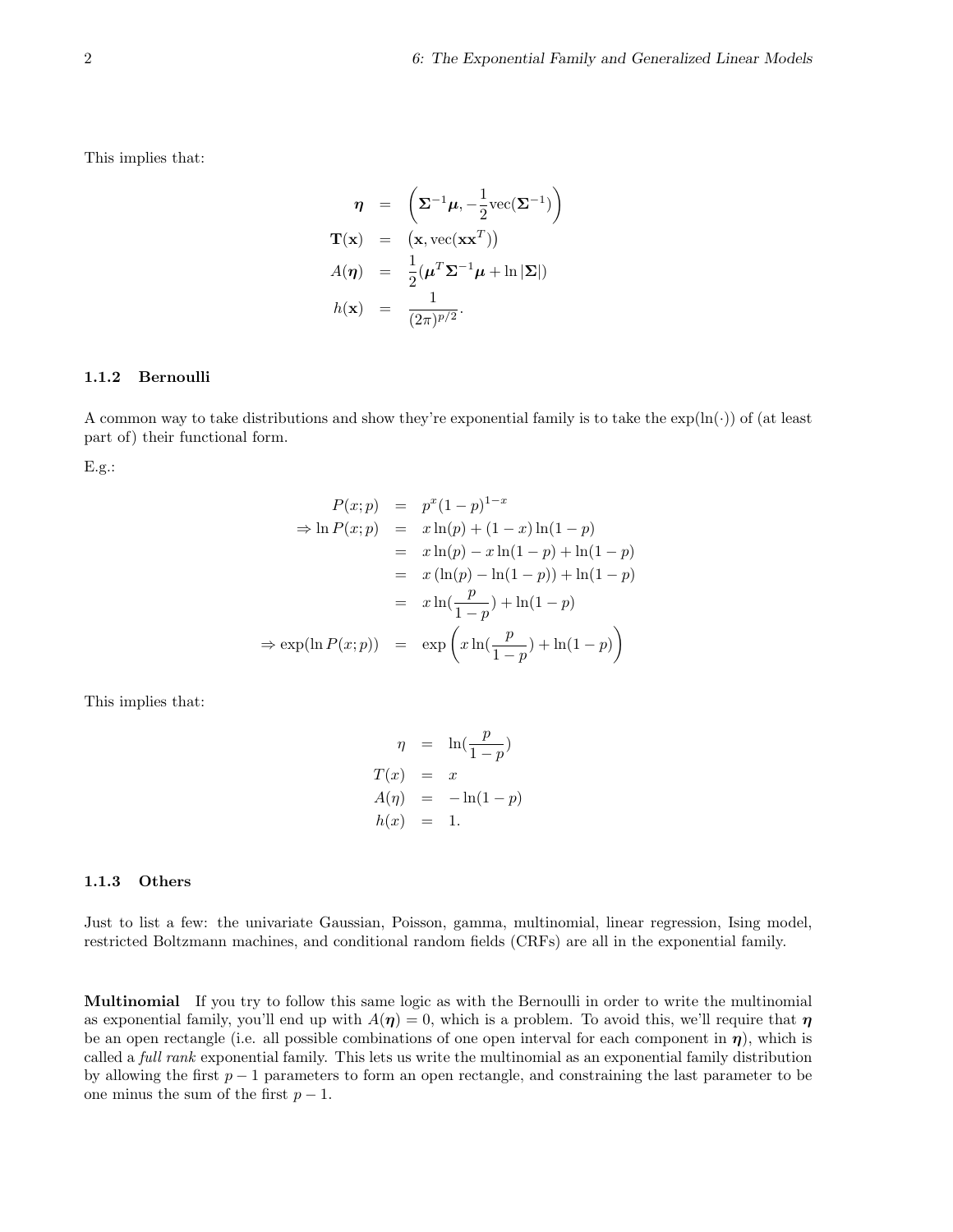



<span id="page-2-0"></span>Figure 1: The CRF.

**Conditional Random Fields (CRFs)** Think of part of speech tagging: given a string of words  $X \triangleq$  $(X_1, \ldots, X_n)$ , we want to predict the part of speech of each word  $Y \triangleq (Y_1, \ldots, Y_n)$ . HMMs are used for this, but are limited in (at least) two ways: (1) they require the joint: i.e. you must know every possible combination of  $X \times Y$  (2) no context can be used during decision-making: any output  $Y_i$  is only a function of the corresponding input  $X_i$ . CRFs tries to work around these limitations by modeling the sought-after conditional  $P(y|x)$  directly.

CRFs are a log linear model based on the undirected graphical model in Figure [1.](#page-2-0) Potentials are defined on pairwise outputs  $Y_i$  and  $Y_{i-1}$ , as well as on each output  $Y_i$ , and we always condition on all the inputs X. This gives the following conditional probability:

$$
P(y|x) = \frac{1}{Z} \exp \left( \sum_{i=2}^{n} \lambda_i t_i(y_{i-1}, y_i, x, i) + \sum_{i=1}^{n} \mu_i s_i(y_i, x, i) \right).
$$

Here, the  $\lambda$ 's and  $\mu$ 's are parameters that need to be learned, and the t's and s's are feature functions.

#### 1.2 Properties

1. The exponential family has the following property (called the moment generating property): the  $d'$ th derivative of the log partition equals the d'th centered moment of the sufficient statistic (if you have a vector of sufficient statistics, then  $\partial^d A/\partial \eta_i^d = \mathbf{E}[\mathbf{T}(\mathbf{x})_i^d]$ .

E.g., the first derivative of the log partition function is the mean of  $T(X)$ ; the 2nd is its variance.

- 2. This implies that the log partition function is convex, because its second derivative must be positive, since variance is always non-negative.
- 3. This further implies that: we can write the first derivative of the log partition function as a function of the natural parameter (aka the canonical parameter), set it equal to the mean, and then invert<sup>[2](#page-2-1)</sup> to solve for the natural parameter in terms of the mean (aka the moment parameter). In symbols:  $\eta = \psi(\mu).$
- 4. Doing MLE on the exponential family is the same as doing moment matching. This follows by:
	- (a) Writing down the log likelihood of a generic exponential family member: const +  $\boldsymbol{\eta}^T(\sum_{i=1}^n \mathbf{T}(\mathbf{x}_i)) - nA(\boldsymbol{\eta}).$
	- (b) Taking the gradient w.r.t.  $\eta$ :  $\sum_{i=1}^n \mathbf{T}(\mathbf{x}_i) - n \nabla_{\boldsymbol{\eta}} A(\boldsymbol{\eta}).$

<span id="page-2-1"></span><sup>2</sup>The first derivative of a convex function is strictly monotone up, which implies that the function is invertible.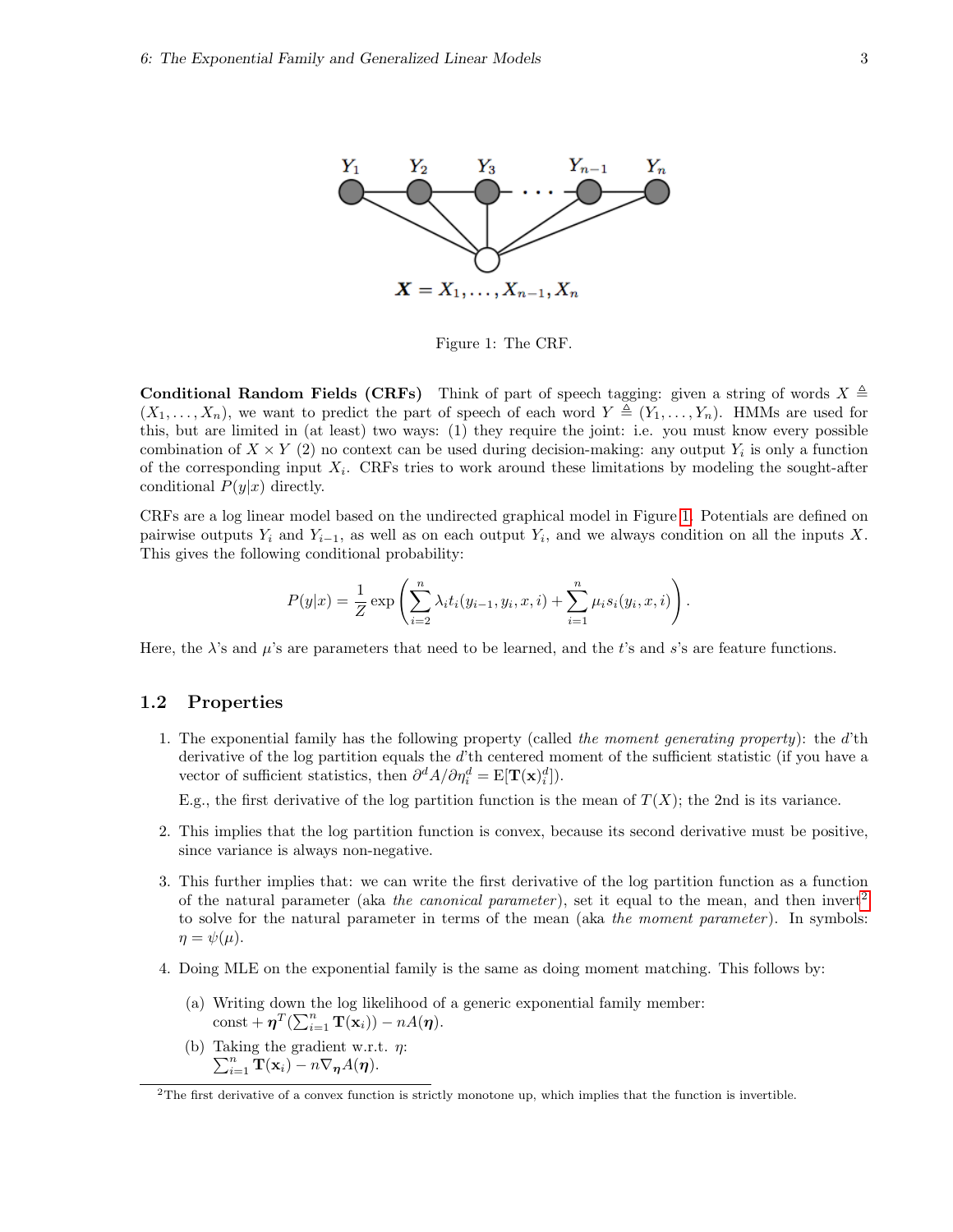

<span id="page-3-0"></span>Figure 2: Bayesian POV on sufficient statistics.



<span id="page-3-1"></span>Figure 3: Frequentist POV on sufficient statistics.

(c) Setting equal to zero and solving for  $\nabla_{\eta}A$ :  $\nabla_{\eta} A = \frac{1}{n} \sum_{i=1}^{n} \mathbf{T}(\mathbf{x}_i) \Rightarrow \mu = \frac{1}{n} \sum_{i=1}^{n} \mathbf{T}(\mathbf{x}_i) \Rightarrow$  estimated moment = sample moment.

#### 1.2.1 More on sufficient statistics

Bayesian point of view on sufficient statistics: if  $T$  tells us all we need to know to predict the population parameter  $\theta$ , (i.e. T is a sufficient statistic), then  $\theta \perp X | T \Rightarrow P(\theta|X,T) = P(\theta|T)$  (see the causal trail in Figure [2\)](#page-3-0).

Frequentist POV: if T tells us all we need to know to generate data, then  $X \perp \theta | T \Rightarrow P(X|T; \theta) = P(X|T)$ (see the evidential trail in Figure [3\)](#page-3-1).

Markov random field POV:

- 1. Take the causal trail and drop its edges to get an undirected graph (see the MRF in Figure [4\)](#page-3-2).
- 2. Write the joint  $P(x,T,\theta)$  as  $\psi_1(x,T)\psi_2(T,\theta)$  (use the 2 max clique potentials, and absorb  $1/Z$  into either of them).
- 3. Notice that T always has the same value, so we can drop it from the lhs, giving:  $P(X, \theta) = \psi_1(X, T)\psi_2(T, \theta)$ .
- 4. Divide both sides by  $P(\theta)$ , and we get the factorization theorem: T is a sufficient statistic iff  $P(X|\theta)$  =  $g(T, \theta)h(X, T)$ , for some functions g and h.

One thing that's nice about the exponential family is that if X's distribution is in the exponential family, then instead of applying the factorization theorem to find a sufficient statistic for  $X$ , you can simply look at the T inside the  $\exp(\cdot)$ , and that's your sufficient statistic (e.g. x is a sufficient statistic for a Bernoulli rv, as discussed earlier). Another nice thing: a sufficient statistic for the sum of a bunch of iid rvs whose distribution is in the exponential family is just the sum of each rv's sufficient statistic.



<span id="page-3-2"></span>Figure 4: Markov random field POV on sufficient statistics.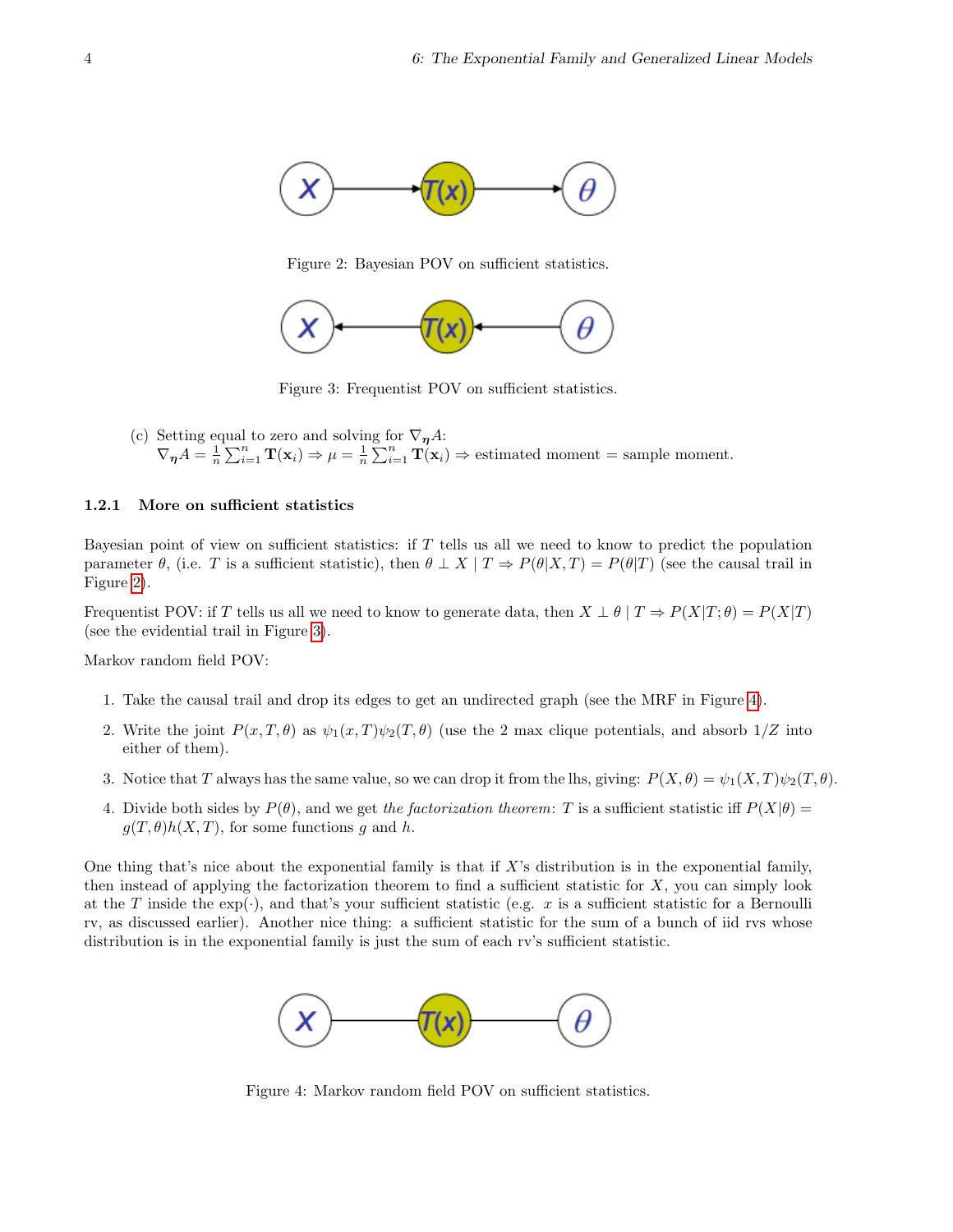

Figure 5: The GLIM framework.

#### 1.3 Bayesian POV

Let's be Bayesian again for a second. After writing down the likelihood of the data given the natural parameter, we would want to pick a prior over the natural parameter, and then work out the posterior over the natural parameter.

E.g.:

$$
P(\mathbf{x}|\boldsymbol{\eta}) \propto \exp(\boldsymbol{\eta}^T \mathbf{T}(\mathbf{x}) - A(\boldsymbol{\eta}))
$$
  
\n
$$
P(\boldsymbol{\eta}) \propto \exp(\boldsymbol{\xi}^T \mathbf{T}(\boldsymbol{\eta}) - A(\boldsymbol{\xi}))
$$
  
\n
$$
P(\boldsymbol{\eta}|\mathbf{x}, \boldsymbol{\xi}) \propto \exp(\boldsymbol{\eta}^T \mathbf{T}(\mathbf{x}) + \boldsymbol{\xi}^T \mathbf{T}(\boldsymbol{\eta}) + A(\boldsymbol{\eta}) + A(\boldsymbol{\xi}))
$$

If  $\eta = \mathbf{T}(\eta)$ , then the posterior is:

$$
P(\eta|\mathbf{x}, \boldsymbol{\xi}) \propto \exp(\mathbf{T}(\eta)(\mathbf{T}(\mathbf{x}) + \boldsymbol{\xi}) + A(\eta) + A(\boldsymbol{\xi})),
$$

which is exactly the same form as the prior.

So when  $\eta = \mathbf{T}(\eta)$  and we assert that  $\eta \sim$  exponential Family, then that prior will be a conjugate prior.

## <span id="page-4-0"></span>2 Generalized linear models (GLIMs)

Generalized linear models (GLIMs) are a statistical framework for unifying classification and regression. In this framework, we assume:

$$
Y \sim
$$
 exponential  
Family  
 $\eta = \psi(\mu = f(\xi = \mathbf{\theta}^T \mathbf{x})),$ 

where Y are the responses, x are the fixed inputs,  $\theta$  are parameters we need to learn, and f (called the response function) and  $\psi$  give us added flexibility if we want it (f is often set to  $\psi^{-1}$ , in which it is called the canonical response function); see Figure [2.](#page-4-0)

Least squares can be viewed as GLIM with  $Y \sim \mathcal{N}(\mu, \sigma^2)$ , f set to the identity, and  $\psi$  set to the identity. Logistic regression can be viewed as a GLIM with  $Y \sim \text{Bernoulli}(p)$ , f set to a sigmoid, and  $\psi$  set to the identity.

### 2.1 Online learning of GLIMs

Online learning for  $\theta$  is done in the obvious way via stochastic gradient descent by (1) writing down the log likelihood  $l(\cdot)$  of a single data point of a generic GLIM with the canonical response function (2) differentiating w.r.t.  $\theta$ , setting equal to zero, and solving for  $\nabla_{\theta}l(\theta)$  (3) doing this gives the update equations  $\theta_{\text{new}} =$  $\boldsymbol{\theta}_{old} + \rho(y_i - \boldsymbol{\theta}_{old}^T \mathbf{x}_i) \mathbf{x}_i$ , where  $\rho$  is a step size<sup>[3](#page-4-1)</sup>.

<span id="page-4-1"></span><sup>&</sup>lt;sup>3</sup>Note that for the canonical response function,  $\boldsymbol{\mu}_{old} = \boldsymbol{\theta}_{old}^T \mathbf{x}_i$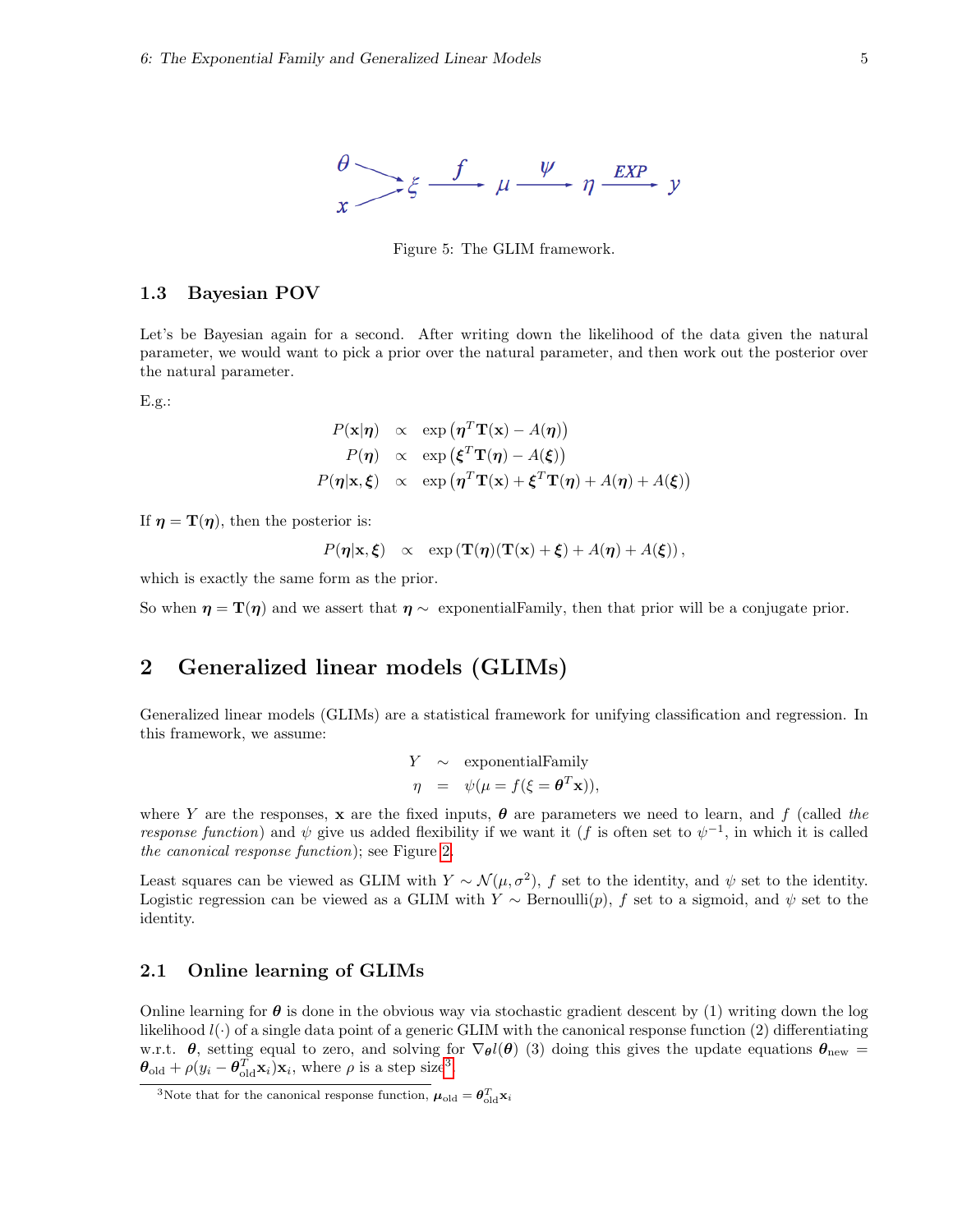## 3 Batch Learning for canonical GLIMs

We first recall how to solve the minimization of the cost function through derivative directly. When we use least mean square training rule, we aim to minimize the cost function:

$$
J(\theta) = 0.5 * \sum_{i=1}^{n} (x_i^T \theta - y_i)^2 = 0.5 * (X\theta - y)^T (X\theta - y)
$$

where  $x_i$  represents the input of ith sample and  $y_i$  is the true output of the ith sample.

We set the derivative of  $J(\theta)$  to zero to get the minimal solution:

$$
\nabla J(\theta) = X^T X \theta - X^T y = 0 \Rightarrow \theta^* = (X^T X)^{-1} X^T y
$$

Here we use Newton method to derive the batch learning algorithm to find the optimal solution iteratively. In Newton method, we have the update equation as below:

$$
\theta^{t+1} = \theta^t - H^{-1} \nabla J(\theta)
$$

The hessian matrix is derived below:

$$
H = \frac{d^2l}{d\theta d\theta^T}
$$
  
=  $\frac{d}{d\theta^T} \sum_n (y_n - u_n)x_n$   
=  $\sum_n x_n \frac{du_n}{d\theta^T}$   
=  $-\sum_n x_n \frac{u_n}{\eta_n} \frac{\eta_n}{d\theta^T}$   
=  $\sum_n x_n \frac{u_n}{\eta_n} x_n^T$   
=  $-X^T W X$  (1)

where  $X = [x_n^T]$ ,  $W = diag\left[\frac{du_1}{d\eta_1}, \cdots, \frac{du_N}{d\eta_N}\right]$ . Here, W can be computed by calculating the second derivative of  $A(\eta_n)$ 

Substitute  $\nabla J(\theta)$  and H we derived above, we can get

$$
\theta^{t+1} = \left(X^T W^t X\right)^{-1} X^T W^t z^t
$$

where  $z^t = X\theta^t + (W^t)^{-1} (y - u^t)$ . Since W is a diagonal matrix, the equation can be decoupled and the algorithm can be batched.

This can be viewed as Iteratively reweighted least squares problem:

$$
\theta^{t+1} = argmin_{\theta} (z - X\theta)^T W(z - X\theta)
$$

In the rest of this section, we derived several examples.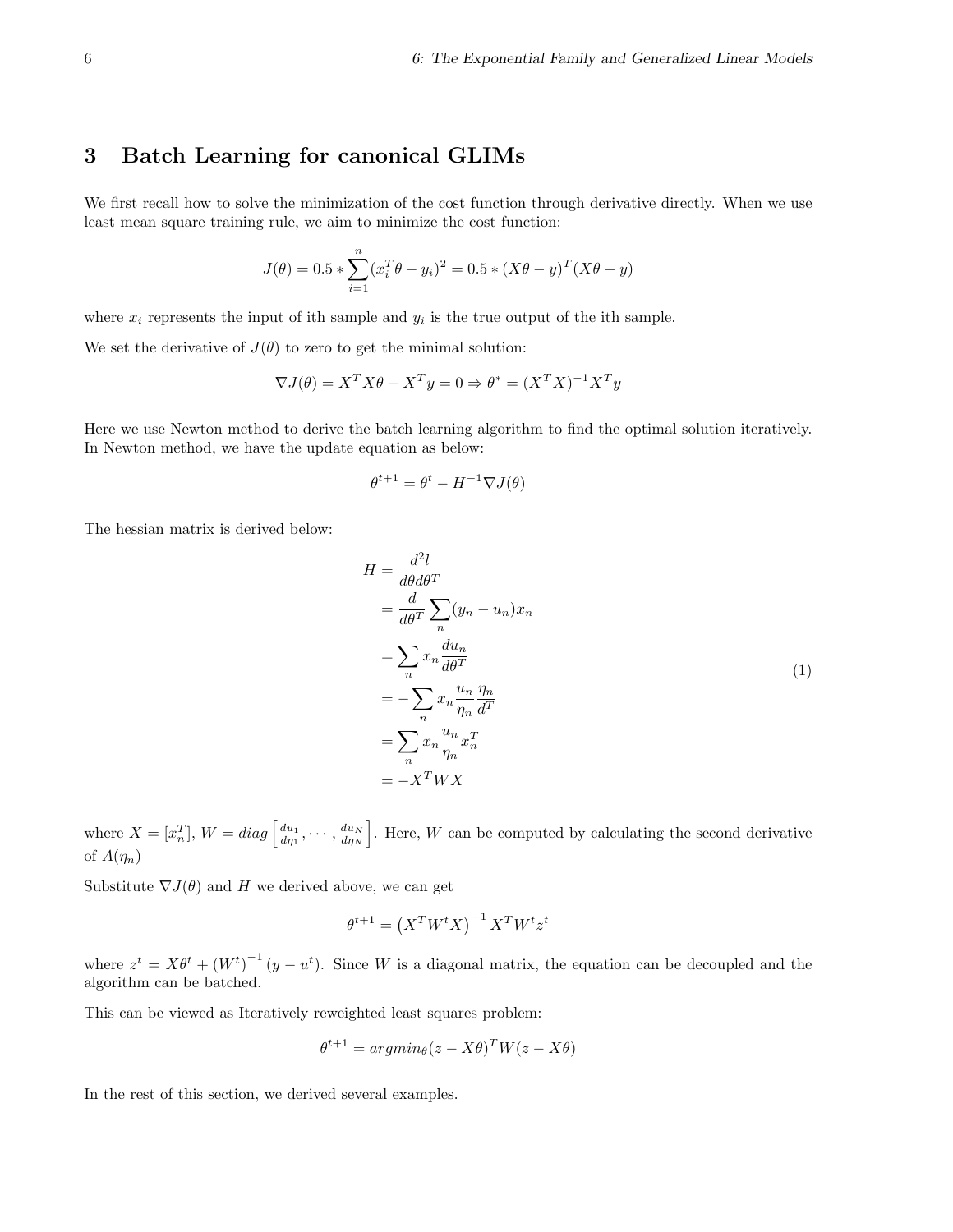### 3.1 Example: logistic regression

The condition distribution

$$
p(y|x) = u(x)^{y}(q - u(x))^{1-y}
$$

where  $u(x) = \frac{1}{1 + e^{-\eta(x)}}$ 

 $P(y|x)$  is an exponential family function, with canonical response  $\eta = \theta^T x$ 

Using IRLS method we discussed above, we calculate

$$
\frac{du}{d\eta} = u(1 - u)
$$

$$
W = \begin{pmatrix} u_1(1 - u_1) & & \\ & \cdots & \\ & & u_N(1 - u_N) \end{pmatrix}
$$

du

N is the number of training samples, d is the dimension of input x. IRLS method takes  $O(N d^3)$  per iteration. We can use Quasi-Newton method to approximate hessian matrix to reduce computational cost.

Conjugate gradient takes  $O(Nd)$  per iteration. It usually works best in practice. Stochastic gradient decent method can also be used if N is large.

### 3.2 Example: linear regression

The condition distribution

$$
p(y|x, \theta, \Sigma) = \frac{1}{(2\pi)^{k/2} |\Sigma|^{1/2}} exp \left\{-\frac{1}{2}(y - u(x))^T \Sigma^{-1} (y - u(x))\right\}
$$

where  $u(x)$  is a linear function  $u(x) = \theta^T x$ .

Using IRLS, we calculate

$$
\frac{du}{d\eta}=1
$$

 $W = 1$ 

The update equation is:

$$
\theta^{t+1} = \theta^t + (X^T X)^{-1} X^T (y - u^t)
$$

## 4 GM as building block for complex Bayesian Networks

The three classical problems in machine learning can be represented by graphical model. For density estimation, it includes parametric and non-parametric methods. For regression, it includes linear regression, conditional mixture and non-parametric methods. For classification, it includes discriminative and generative approach.